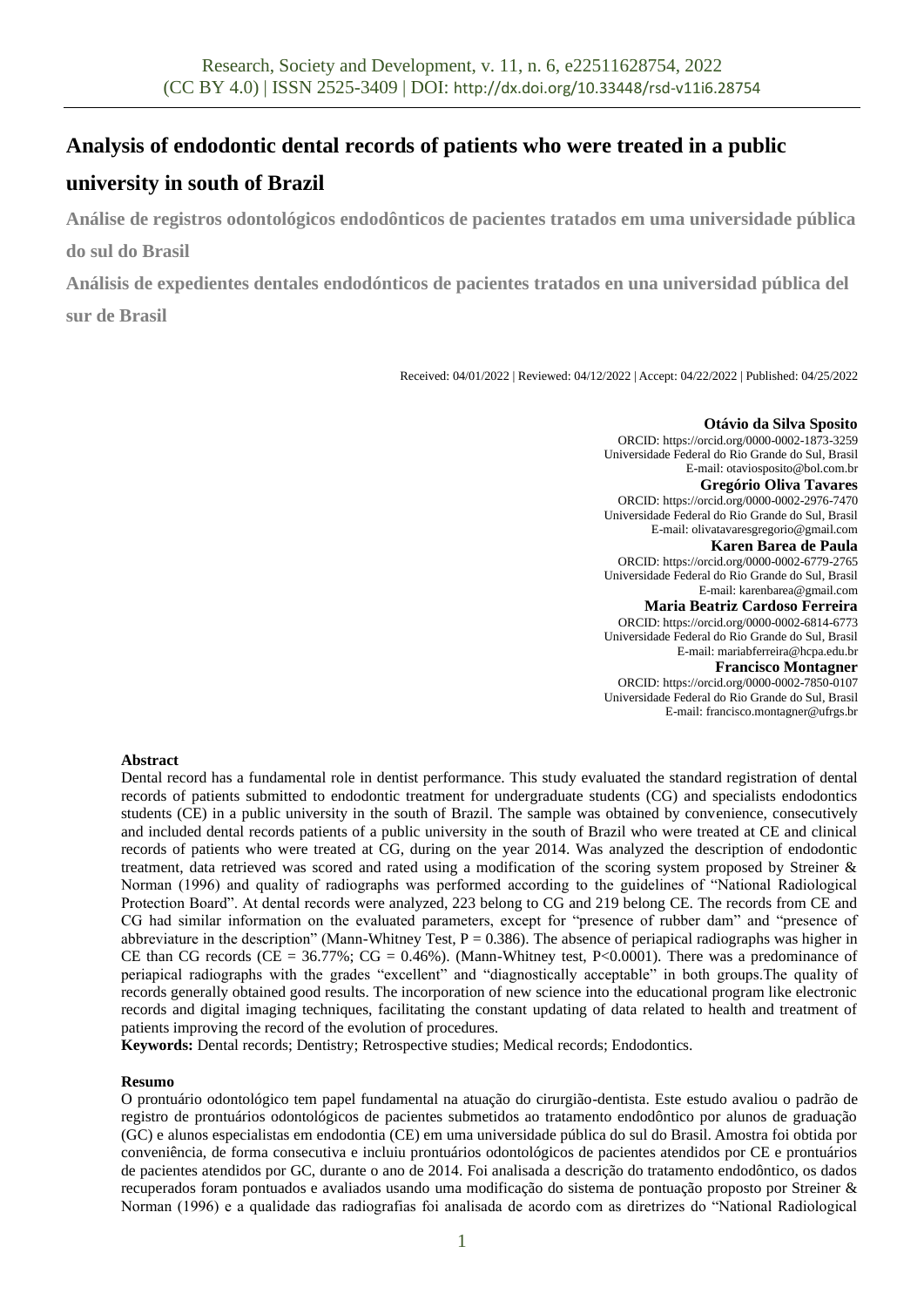Protection Board". Nos prontuários odontológicos foram analisados, 223 pertencentes ao GC e 219 pertencentes ao CE. Os prontuários do CE e do CG apresentaram informações semelhantes sobre os parâmetros avaliados, exceto para "presença de isolamento absoluto" e "presença de abreviaturas na descrição" (Teste de Mann-Whitney, P = 0,386). A ausência de radiografias periapicais foi maior em CE do que os registros do CG (CE = 36,77%; CG = 0,46%) (Teste de Mann-Whitney, P <0,0001). Houve predomínio de radiografias periapicais com notas "excelente" e "diagnóstico aceitável" em ambos os grupos. A qualidade dos registros obteve bons resultados. Conclui-se que a incorporação de novas ciências ao programa educacional como prontuários eletrônicos e técnicas de imagem digital, facilita a atualização constante dos dados relacionados à saúde e tratamento dos pacientes, melhorando o registro da evolução dos procedimentos.

**Palavras-chave:** Registros odontológicos; Odontologia; Estudos retrospectivos; Registros médicos; Endodontia.

#### **Resumen**

El registro dental juega un papel fundamental en el desempeño del odontólogo. Este estudio evaluó el patrón de registro de registros dentales de pacientes sometidos a tratamiento de endodoncia por estudiantes de pregrado (GC) y estudiantes especialistas en endodoncia (EC) en una universidad pública en el sur de Brasil. La muestra se obtuvo por conveniencia, de forma consecutiva, e incluyó registros dentales de pacientes tratados por CE y registros médicos de pacientes tratados por GC durante 2014. La descripción del tratamiento endodóntico, los datos recuperados fueron puntuados y evaluados utilizando una modificación del sistema de puntuación propuesto por Streiner & Norman (1996) y se analizó la calidad de las radiografías de acuerdo con las directrices de la National Radiological Protection Board. En los registros dentales se analizaron 223 pertenecientes al GC y 219 pertenecientes a la CE. Las historias clínicas de la CE y CG presentaron información similar sobre los parámetros evaluados, excepto por "presencia de aislamiento absoluto" y "presencia de abreviaturas en la descripción" (prueba de Mann-Whitney, p = 0,386). La ausencia de radiografías periapicales fue mayor en los registros de EC que en los de GC (EC = 36,77%; GC = 0,46%) (prueba de Mann-Whitney, P <0,0001). Hubo un predominio de radiografías periapicales con puntajes de "excelente" y "diagnóstico aceptable" en ambos grupos. La calidad de los registros en general tuvo buenos resultados. Se concluye que la incorporación de nuevas ciencias al programa educativo, como la historia clínica electrónica y las técnicas de imagen digital, facilita la actualización constante de los datos relacionados con la salud y el tratamiento de los pacientes, mejorando el registro de la evolución de los procedimientos.

**Palabras clave:** Registros odontológicos; Odontologia; Estudios retrospectivos; Registros médicos; Endodoncia.

#### **1. Introduction**

The appropriate register of information related to the patient is crucial for health action. It comprises a series of documents related to the history of present and previous diseases, clinical diagnostics, performed treatments, prognosis, administrative, financial, quality assurance, forensic, medico-legal issues, among other (Charangowda, 2010).

Dental schools play an essential role in developing the record-keeping skills of future practitioners. Academic assessment measures must be implemented to ensure that the students achieved dental record keeping competencies. Students are often supervised by several clinical instructors when treating an individual patient, especially if the treatment extends over several visits. Sometimes changes the initial treatment plan is made, this can cause confusion and inability to give an adequate and concise case history (Pessian & Beckett, 2004).

The clinical record is essential for an analysis of the assistance that is offered to patients. Several health services use electronic means to carry out these records (Soares et al., 2020). Clinical record keeping is a part of continuing professional development and in some contexts is a mandatory requirement for specialist training and registration (Chong et al., 2014).

This study evaluated the standard registration of dental records of patients submitted to endodontic treatment for undergraduate students (CG) and specialists endodontics students (CE) in a public university in the south of Brazil.

#### **2. Methodology**

This cross-sectional retrospective study was approved revised by the Institutional Research Board and also by the Ethics Committee in Research from the Universidade Federal do Rio Grande do Sul (CAAE number 44529315.7.0000.5347). It followed the national ethics resolutions for research in humans (Resolution 466/2012 and 510/2016, Conselho Nacional de Saúde, Ministério da Saúde).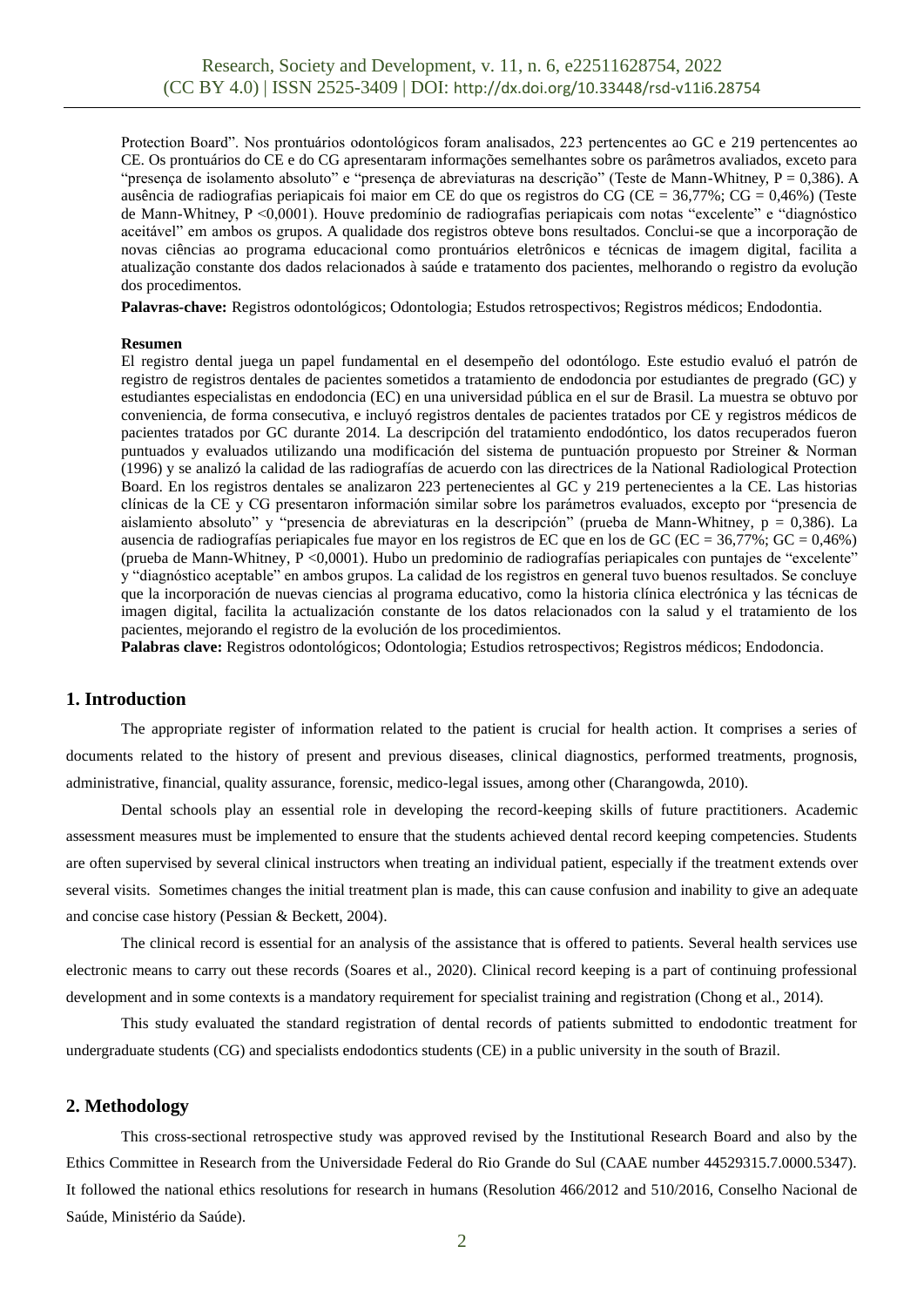The population of the study comprised the total number of records from patients that had endodontic treatment at the specialization course in endodontics (CE) and the undegraduation clinics (CG), from March to December of 2014. The parameters for sample size calculation were: the prevalence treatment performed in registration records obtained in the study of as reported by Dosumu et al. (2012), equal to 20.4%; and, significance level = 5%. The sample size was set at 219 records to CE and 223 records to the CG, as obtained through the software WINPEPI v11.63 (Novoa & Novoa, 2014). In order to allow for comparison, an equal number of dental records were assessed for CG (n=223) and CE (n=219). The inclusion criteria were: files from patients older than 18 years-old that had at least one root canal treatment.

The variables of interest associated with the description of the endodontic treatment were: (Q1) the tooth that is receiving endodontic treatment; (Q2) the registration of coronal access, removal of coronal sealing, or other equivalent procedure; (Q3) the use of rubber dam; (Q4) the indication of the root canals orifices in the pulp chamber, root canal length determination, removal of the dressing, chemomechanical preparation or other equivalent procedure for root canal preparation; (Q5) placement of intracanal dressing or root canal filling; (Q6) coronal sealing; (Q7) information with readable letter; (Q8) date of the appointment; (Q9) presence of abbreviations in the description of the procedure; (Q10) signature presence of student, patient or teacher. All the items were scored as "zero" for "absence" and "1" for the "presence" of the information.

The retrieved data was scored and rated using a modification of the scoring system suggested by Streiner et al. (1996). The final score results from:  $[(Q1 + Q2 + Q3 + Q4 + Q5 + Q6) * 0.83] + [(Q7 + Q8 + Q9) * 1] + [Q10 * 2]$ . The scores were categorized as follow: a) insufficient  $(< 6$  points) – the professional who accesses the dental records is unable to properly assess how and what was done during the endodontic treatment; b) regular (from 6 to  $\lt$  8 points) – the professional that accesses the dental records can properly evaluate some stages of endodontic treatment, and can continue it, but did not have complete information, which may result in poor security; c) good ( $\geq 8$ ) – the professional that accesses the dental records can evaluate adequately all phases of endodontic treatment, so that it can continue it safely.

The analysis of the quality of radiographs was performed according to the guidelines of "*National Radiological Protection Board" (*Board 2001; Health 2001) (Table 1).

The statistical analysis was carried out (PRISM, GraphPad Software, San Diego, CA). The significance level was set al 5%. The Mann-Whitney test was employed to compare the information of the procedures description and the radiographic characteristics between the CG and CE files.

| Rating | <b>Ouality</b>               | <b>Basis</b>                                                                                                                                                       |
|--------|------------------------------|--------------------------------------------------------------------------------------------------------------------------------------------------------------------|
|        | Excellent                    | No errors of patient preparation, exposure, positioning, processing or film handling.                                                                              |
|        | Diagnostically<br>acceptable | Some errors of patient preparation, exposure, positioning, processing or film<br>handling, but which do not detract from the diagnostic utility of the radiograph. |
|        | Unacceptable                 | Errors of patient preparation, exposure, positioning, processing, or film handling,<br>which render the radiograph diagnostically unacceptable.                    |

**Table 1.** Subjective quality rating of radiographs.

Source: Authors

### **3. Results**

The records from CE and CG had similar information on the evaluated parameters, except for "presence of rubber dam" and "presence of abbreviature in the description", as indicated in Table 2. Both CG and CE had a predominance of "good" as the category within the presence of the information related to the description of the endodontic procedures.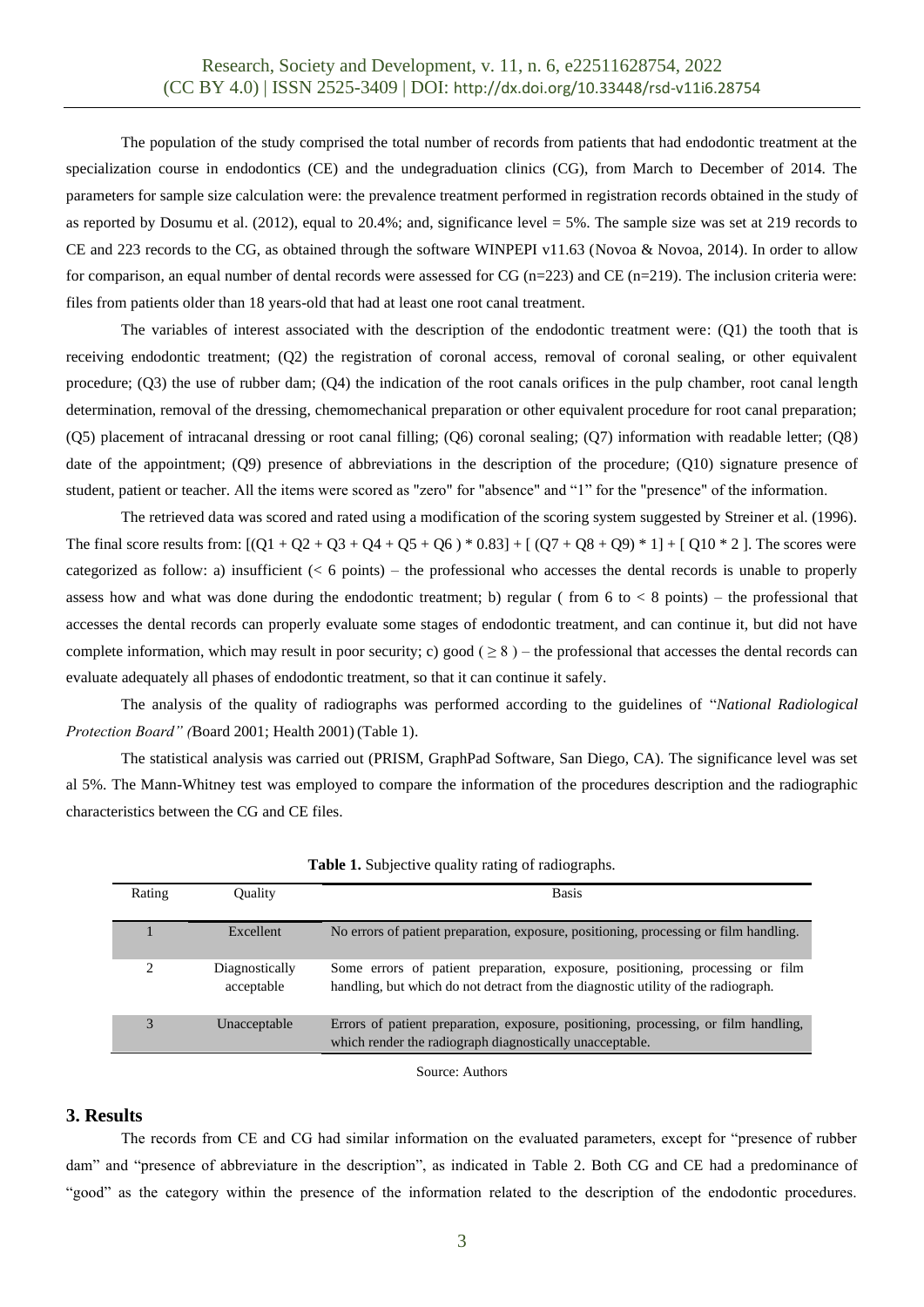However, CE was superior to CG regarding this parameter (Mann-Whitney Test,  $P = 0.386$ ) (Figure 1). The absence of periapical radiographs was higher in CG than CE records (CG = 36.77%; CE = 0.46%) (Mann-Whitney test, P<0.0001).

There was a predominance of periapical radiographs with the grades "excellent" and "diagnostically acceptable" in both groups. However, the subjective quality rating of radiographs was higher for CG than for CE (Mann-Whitney test, P<0.0001) (Figure 2).

| <b>Ouestions</b>                                   | $CG (n=223)$ | $CE (n=219)$ | P        |
|----------------------------------------------------|--------------|--------------|----------|
| Tooth number (O1)                                  | 85.2%        | 89.5%        | 0.1753   |
| Access to pulp chamber $(Q2)$                      | 80.3%        | 85.4%        | 0.1545   |
| Presence of rubber dam (O3)                        | 71.7%        | 88.1%        | < 0.001  |
| Root canal length determination/preparation $(Q4)$ | 98.7%        | 99.1%        | 0.6694   |
| Intracanal dressing/root canal filling (Q5)        | 93.7%        | 97.3%        | 0.0740   |
| Provisional restoration (O6)                       | 96.9%        | 96.8%        | 0.9736   |
| Legible handwriting $(Q7)$                         | 99.6%        | 99.1%        | 0.5540   |
| Date of the procedure (O8)                         | 100%         | 100%         | 0.9999   |
| Presence of abbreviature in the description (O9)   | 8.97%        | 0.46%        | < 0.0001 |
| Signature (student, patient, instructor) (O10)     | 89.7%        | 90%          | 0.9264   |

**Table 2.** Percentual values for positive response to each question for CG and CE.

Source: Authors

Figure 1. Relative frequency of the categories for the description of the endodontic treatment within the dental records (Mann-Whitney Test, P=0.0386).

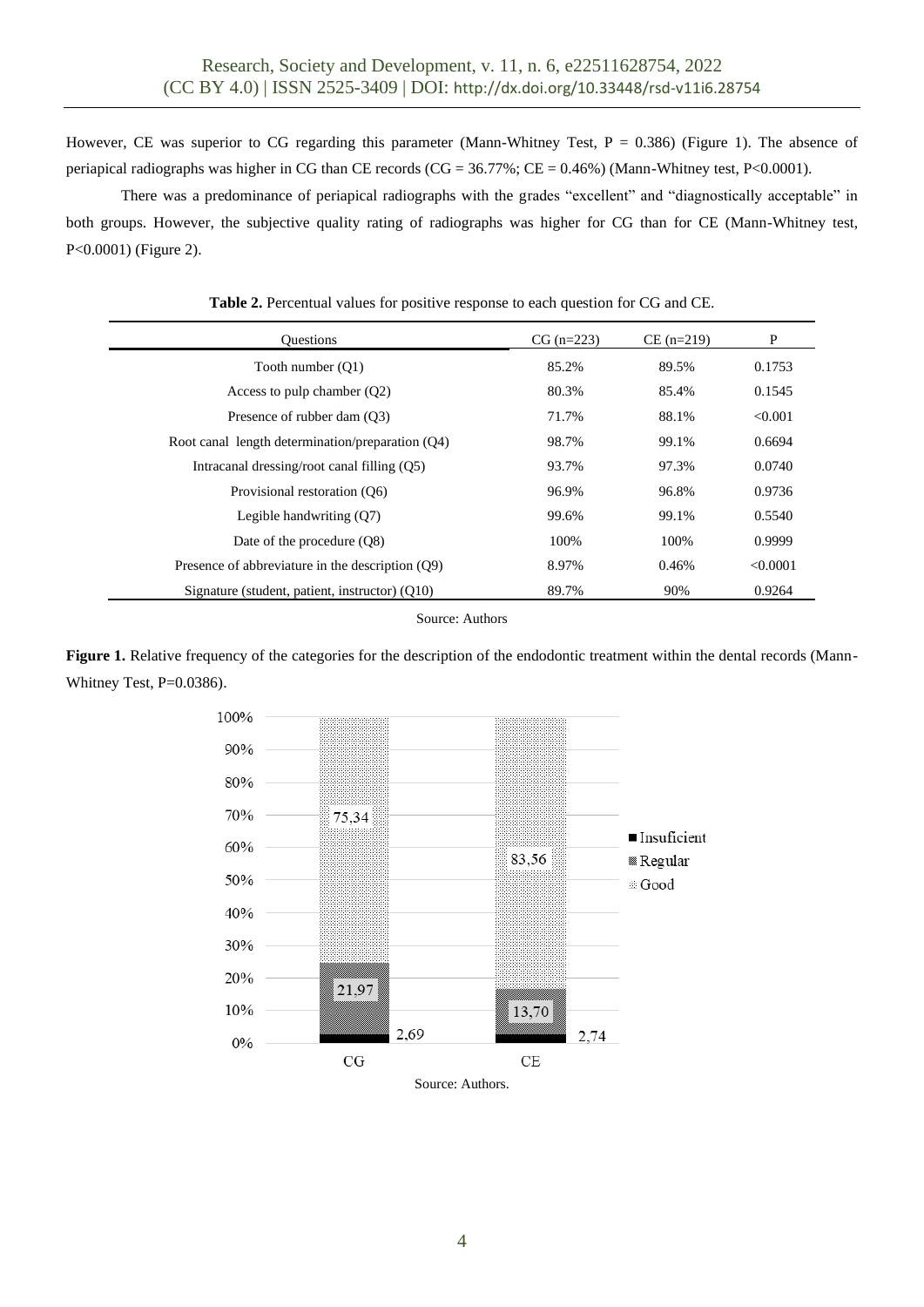**Figure 2.** Relative frequency of the categories for the subjective quality rating of radiographs within the dental records (Mann-Whitney Test, P<0.0001).



### **4. Discussion**

Record keeping in dental practice is a primary responsibility of the dentist, serving the overall goal of protecting both the patient and the dentist. Poor dental records expose the patient and clinician to a myriad of risks, including inappropriate, inefficient, or illegal practices. Dental schools have a vital role in averting these risks and in terms of future practitioner behavior (Rios Santos et al., 2008).

The scoring system employed in the present study evaluated the quality of the recording information for the endodontic treatment at the end of each clinical session. The results demonstrated that the CG and CE students correctly detailed the procedures that they had performed. It was observed that the date of the procedure execution has always been present in the dental records. All the items from the questionnaire had a high degree of registration, allowing for understanding the procedural sequence of the endodontic treatment. The records from CE and CG had similar information on the evaluated parameters, except for "the presence of rubber dam" and "the presence of abbreviatures in the description" (Table 2). The placement of the rubber is mandatory in the endodontic treatment. The actual frequency of rubber dam use by students is higher than reported. The absence of information in medical records can be explained by the attention that students/professionals give to specific steps of the treatment in detriment to the others (Pourasghar et al., 2008). It might seem obvious that a root canal treatment was conducted under rubber dam isolation.

A study realized in India showed that when an audit of the records was done, it is common to detect mistakes in recording patient history by the students. The accurate registration of the patient information allows for improving the quality of care. Clinical audit including education can favorably change treatment rendered by dental practitioners (Motimath et al., 2017).

For a clinical record to be considered legally adequate, it must present all standardized documentation for recording information relevant to the service user, from the beginning to the end of the treatment. Incomplete records can make it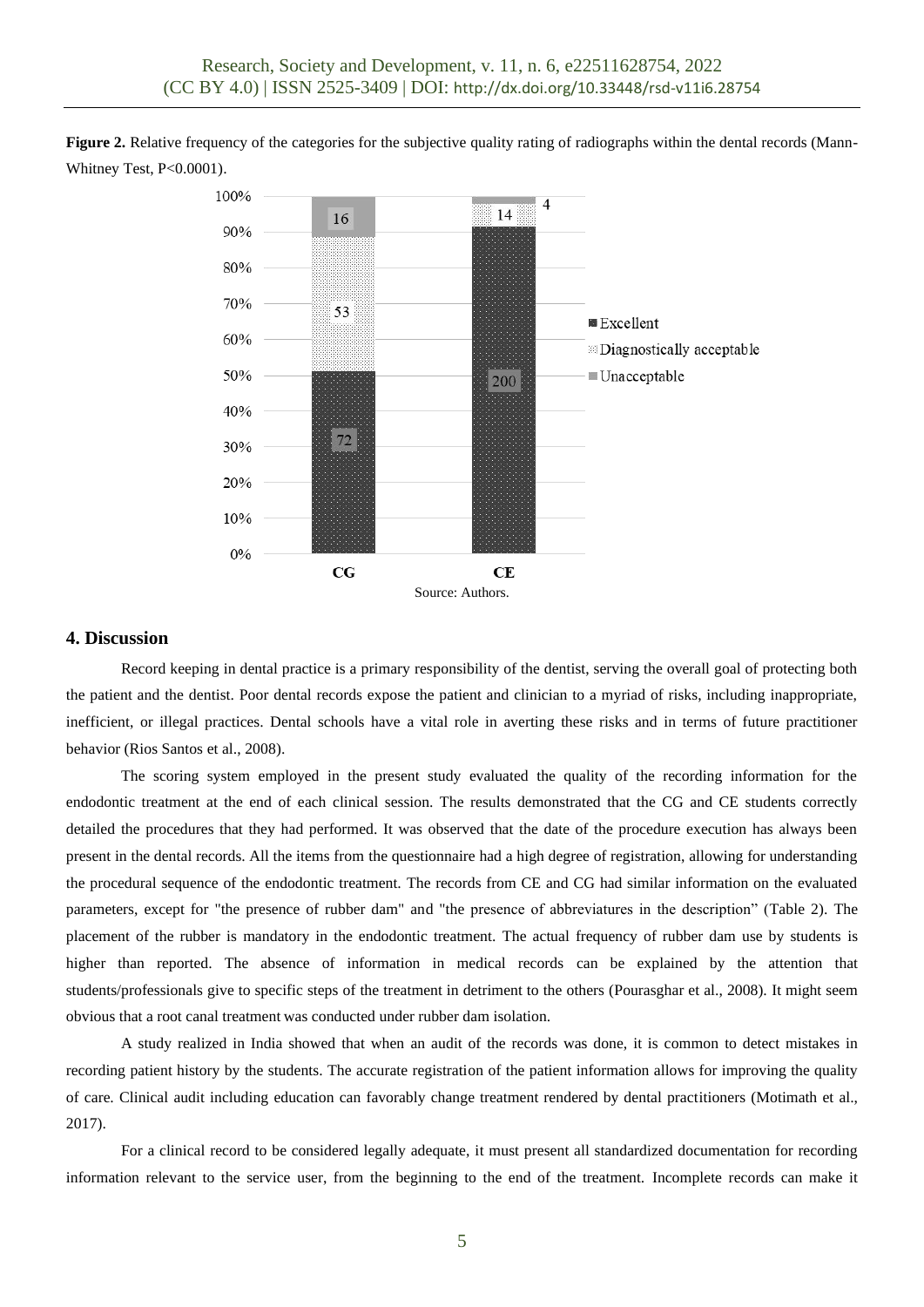difficult to understand the reason that led to the procedure performed or the follow-up of cases, and this has legal value (Zimmer et al., 2021).

Dierickx et al. (2006) indicated that the dental records filled by younger dentists are more complete than the ones from older dentists. This fact could be related to the use of digital dental records in which information is automatically registered. A study in the United Kingdon assessed the dental charts of 1128 patients and observed that 44% of the dental charts were found to hold inaccurate information (Amos et al., 2015). Therefore, as the dental recording is an integral part of daily clinical practice, all dental schools should likely teach record-keeping skills (Brown & Jephcote, 2017).

The initial radiograph is mandatory before starting an endodontic treatment. However, they can be lost during the dental records transportation from the central archives to the clinics. In the CG, the initial radiograph was present only in 141 dental records. Some studies in other Brazilian centers showed that inadequate archival eventually causes loss of radiographic documents (Lima et al., 2010). On the other hand, the CE radiographs were present in 218 records. A factor that might contribute to the higher number of initial radiographs in CE than CG is that they are stored in a specific archive, with the most limited access than for CG.

Contemporary approaches have been introduced toward patient management/record systems, data mining/management applications, and simulation/computer-assisted learning environments (Iacopino, 2007).

A study conducted by Stok Capella et al. (2019) described the development and implementation of a dental record within electronic databases in the public primary health care system in Buenos Aires. Dental record within electronic databases has advantages such as quick access to the patient's history, availability to remove information, sharing of information between health professionals, continuous and updated data process, reduction of service time, prevention of diagnostic errors and improvement in the quality of care (Neves et al., 2020).

Most dental schools have already implemented some type of electronic paperless records, digital imaging techniques, and patient management systems. Additionally, these technologies can improve patient care through fast and efficient management of large amounts of clinical information. Institutional efforts might be directed to implement the use of digital records in the institution, attempting to the safe management of the information.

# **5. Conclusion**

The quality of records keeping among CG and CE was similar and reached a good standard. Record-keeping function extends beyond continuity of care to forensic investigations, auditing, communication with colleagues, research, and consideration of medico-legal complaints. The incorporation of electronic record systems and digital imaging techniques will facilitate the constant updating of data related to the health and treatment of patients improving the record of the evolution of procedures. The quality of dental records will be a predictor of future practice behavior.

#### **References**

Amos, K. J., Bearman, M., & Palermo, C. (2015). Evidence regarding teaching and assessment of record‐keeping skills in training of dental students. *Journal of dental education*, *79*(10), 1222-1229. <https://doi.org/10.1002/j.0022-0337.2015.79.10.tb06016.x>

Brown, N. L., Jephcote, V. E., Morrison, J. N., & Sutton, J. E. (2017). Inaccurate dental charting in an audit of 1128 general dental practice records. *Dental update*, *44*(3), 254-260. <https://doi.org/10.12968/denu.2017.44.3.254>

Charangowda, B. K. (2010). Dental records: An overview. *Journal of forensic dental sciences*, *2*(1), 5. <https://dx.doi.org/10.4103%2F0974-2948.71050>

Chong, J. A., Chew, J. K., Ravindranath, S., & Pau, A. (2014). Clinical Audit Teaching in Record–Keeping for Dental Undergraduates at International Medical University, Kuala Lumpur, Malaysia. *Journal of dental education*, *78*(2), 206-212. <https://doi.org/10.1002/j.0022-0337.2014.78.2.tb05671.x>

Department of Health. (2001). Guidance Notes for Dental Practitioners on the Safe Use of X-Ray Equipment. <https://www.rqia.org.uk/RQIA/files/44/449bdd1c-ccb0-4322-b0df-616a0de88fe4.pdf>